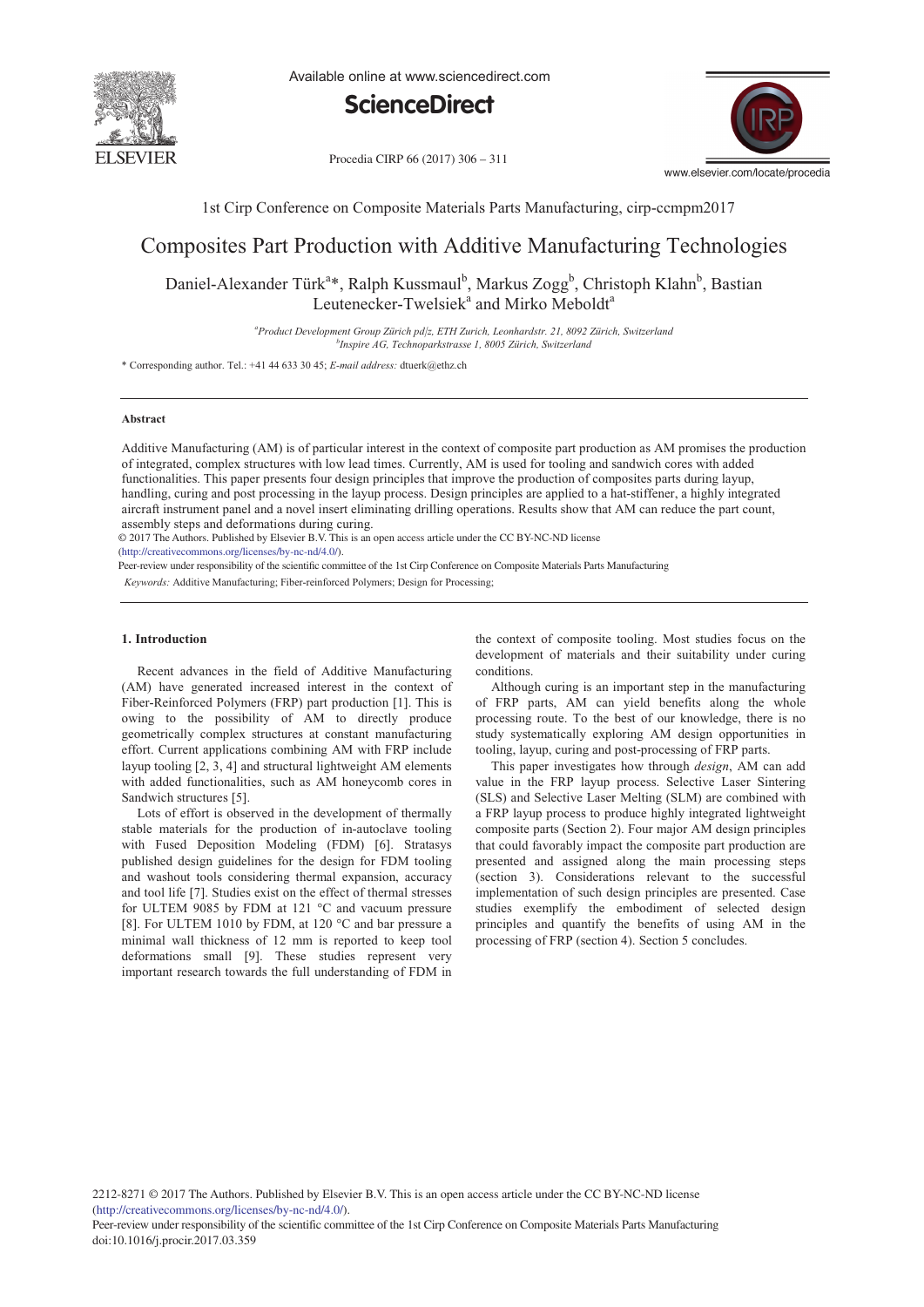# **2. Background information**

# *2.1. Selective Laser Sintering (SLS)*

Selective Laser Sintering (SLS) is a powder bed fusion process where a laser is directed onto the powder bed and thermally fuses the powder layer to form the cross section of the part. The building platform is lowered and a new layer of powder is applied by roller. The process is repeated until the 3D part is built [10]. SLS shows high technological readiness and is considered to be the most favorable production technique for functional polymeric materials [11]. SLS doesn't require support structures and therefore allows the direct production of very complex geometries such as overhangs, internal channels and functional elements. The most common materials for SLS are polyamide 12 (PA12) and dry blends of PA12 accounting for approximately 90% of the industrial production [12].

# *2.2. Selective Laser Melting (SLM)*

Selective Laser Melting (SLM) is a powder bed fusion process using a similar principle to SLS. A laser thermally melts the metal powder which then changes to a solid phase as it cools and forms the cross section of the part. The high melting point of metal powders leads to high thermal gradients and thermal stresses can result warping. Therefore SLM requires support structures for overhangs and anchors are used to attach the parts to the build plate. Typical materials are among others stainless steel, titanium and aluminum alloys [13].

### *2.3. Composite hand layup process*

Fiber-Reinforced Polymers (FRP) consist of aligned, continuous fiber reinforcements that are embedded in a polymeric resin. For many high performance applications PREimPREGnated (prepreg) fibers are used. The autoclave prepreg layup process is a well-established and robust manufacturing route for the production of high performance lightweight structures. In this process prepregs are cut and laid down in the desired fiber direction on a tool. The layup is vacuum bagged and put in the autoclave where defined temperatures and pressures are applied for curing and consolidation of the part [14]. Figure 1 shows an adapted prerpeg layup process where complex elements made by AM are inserted during the layup. These elements can be tooling, structural cores or inserts made from polymers or metals. This approach enables the production of highly integrated, complex parts made of AM and FRP.



Fig. 1. Hand layup process route combining additive manufacturing and FRP.

#### **3. AM design principles for the composite part production**

This section introduces four major design principles that support the processing of FRP parts. They are based on two fundamental characteristics of additive manufacturing: The first one, is the possibility to design very complex geometries, often referred to as *complexity for free*. From this follows the second advantage, that is the integration of various functions into one single part.

#### *3.1. Positioning and fixation elements (pre-assembly)*

In the manufacturing of composite parts reinforcement plies, inserts for load introductions, attachment points or structural cores are subsequently added to form the part. The positioning and fixation of such elements is crucial to meet design tolerances for the attachment of further components (e.g. instruments) or the integration of the part in a superior assembly.

In honeycomb sandwich structures the positioning and fixation of inserts is effortful and requires many process steps. The installation of a molded-in fastener into a conventional honeycomb structure requires the following steps: First, a hole is drilled into the honeycomb, then a potting resin is applied. The insert is placed in the hole and a temporary tab is used to hold and fix the fastener during the potting process [15].

With AM, *positioning and fixation elements* can directly be integrated into the additive core or tooling (Fig 2). Design embodiments of such elements can broadly be divided to:

- Connection elements: snap fit, puzzle joints, etc
- Positioning elements: pockets with form fits, spacing elements (e.g. defined bonding gaps)

The integration of such elements potentially reduces the number of assembly steps and thereby the assembly time. In sandwich structures, this allows for a quick pre-assembly of structural elements including AM core elements and inserts (e.g AM cores, inserts) before going on to the layup of the facings. AM tooling could include such elements for the positioning and fixation of conventional honeycombs and inserts. However, a few considerations must be accounted for: On one hand, tolerances are crucial in the design of AM positioning elements. For AM, dimensional tolerances vary depending on the process and the building orientation. Due to the mechanical anisotropy of AM [16], material and building orientation of load bearing connection elements such as snap fit joints should be considered [17].